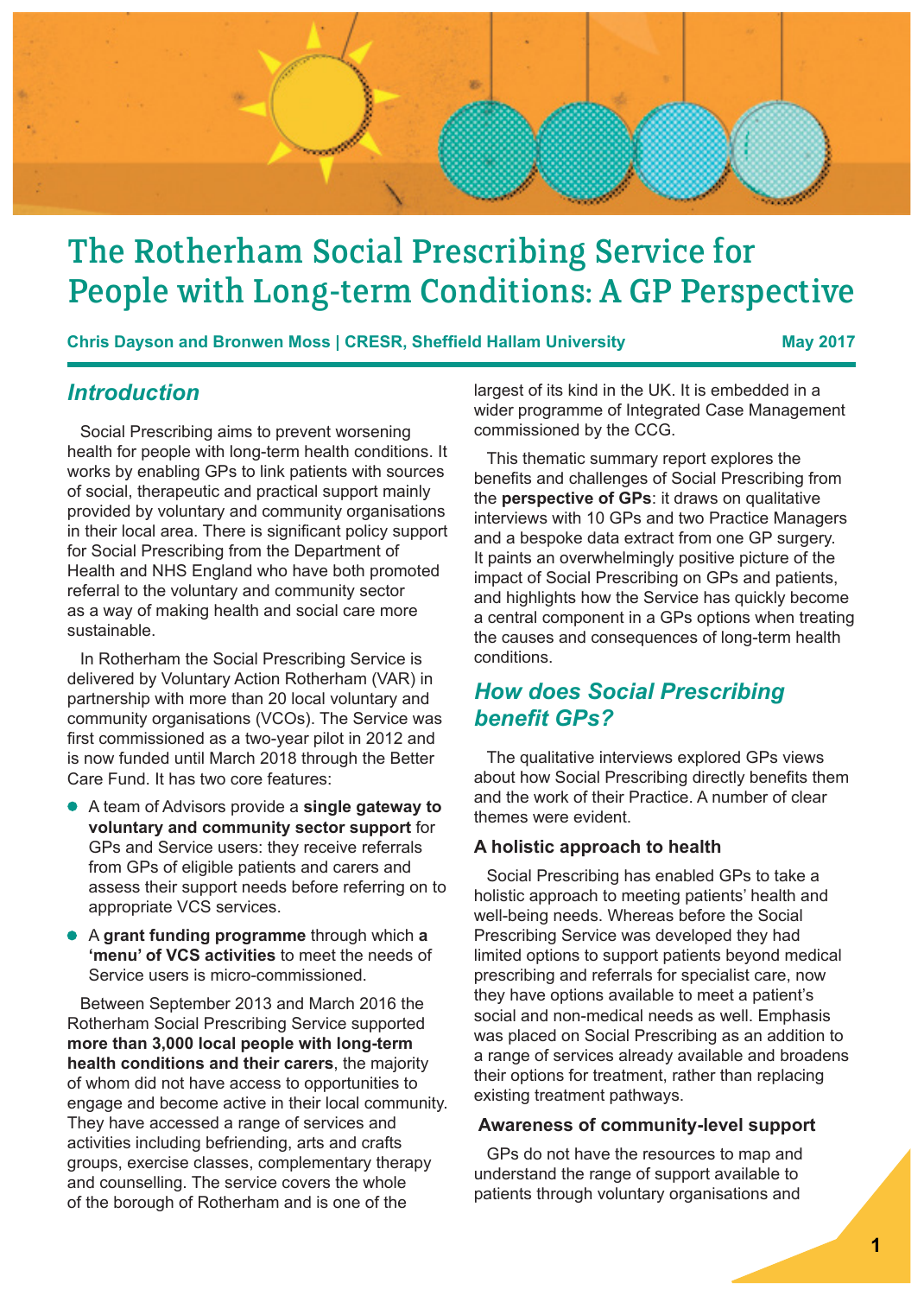community groups. Before the Social Prescribing Service was developed some GPs referred patients to community-level support on an ad hoc basis but now could rely on VAR and the Social Prescribing Advisors to maintain an understanding of what support was available, from who, and whether or not it was appropriate for individual patients.

### **Reduction in workload**

There was agreement amongst GPs that for some patients', referral to the Social Prescribing Service could reduce their workload by either reducing the number of repeat appointments, particularly when non-medical issues were a root cause, and enabling them to have shorter and/or better quality consultations with patients.

This finding is borne out in data provided by one GP Practice on a cohort of 30 patients referred to Social Prescribing. In the 12 months following referral:

- 55 per cent of patients had fewer face-toface appointments and 42 per cent had fewer telephone consultations.
- Face-to-face appointments reduced by 28 per cent and telephone consultations reduced by 14 per cent.

### **Reduction in medical prescribing**

GPs also felt that they were probably prescribing fewer medicines to patients that they referred to Social Prescribing, and/or that patients were using prescribed medicines less. However, they argued that this would be hard to evidence as many patients now had prescriptions on repeat order from the chemist that were probably 'stackingup' at home<sup>1</sup> . For long term health conditions where prescriptions supported comorbidities, the perception of reduced drug prescriptions resulting from Social Prescribing could be obscured by the need for new drugs. Overall however, GP's felt that there was a reduction of specific drugs for depression or anxiety for example and this was a positive outcome for the patient.

*"I feel fairly confident that you would be able to show less GP admissions & attendances…I am just saying that the reductions you manage to show with A&E attendances….you can extrapolate that if they are not attending the GP – they are not going to A&E as much…. they don't feel as unwell."*

# *How does Social Prescribing benefit patients?*

The qualitative interviews explored GPs views about how Social Prescribing directly benefits the patients they refer to the service. Their views mirrored earlier evaluation findings drawn from patients themselves.

### **Reduces social isolation and loneliness**

Many of the patients referred to Social Prescribing are socially isolated and lonely. This is both a consequence of poor mental and physical health and a cause of deterioration in existing conditions. GPs noted that following many patients' referral to Social Prescribing they became more active both physically and in the community - leading to a marked increase in their confidence and an overall improvement in their general well-being.

*"….in South Yorkshire many live on a hill. They'll have steps to get out (of the house) and stairs to go up to the toilet, they become socially isolated because they can hardly get out – and this makes their breathing worse. Here we can improve their breathing by getting engaged in the community, getting them out, getting them to have more exercise. That comes not from a medical perspective, but from a social perspective where what we need is someone who comes along and says 'we're off to the shops', or 'come and do a bit of painting'…..when they are actually engaged and motivated to leave their front door, because even the action of walking down to a car or transport, that's exercise and their breathing should get better."*

### **Prevents family and care breakdown**

Many patients referred to Social Prescribing rely on informal carers, or are informal carers themselves, and are often at imminent risk of care breakdown. Social Prescribing funded services (some specific, some generic) provided an opportunity for these patients and their family members/carers to access additional support to provide respite from their caring role.

### **Person centred service**

GPs were keen to emphasise the importance of the person-centred approach taken by the Social Prescribing Service. This included having a single point of contact following the initial referral (the VAR

 $<sup>1</sup>$  NHS Rotherham CCG has recently implemented new procedures for medicine waste management which ought to prevent this</sup> from happening in the future.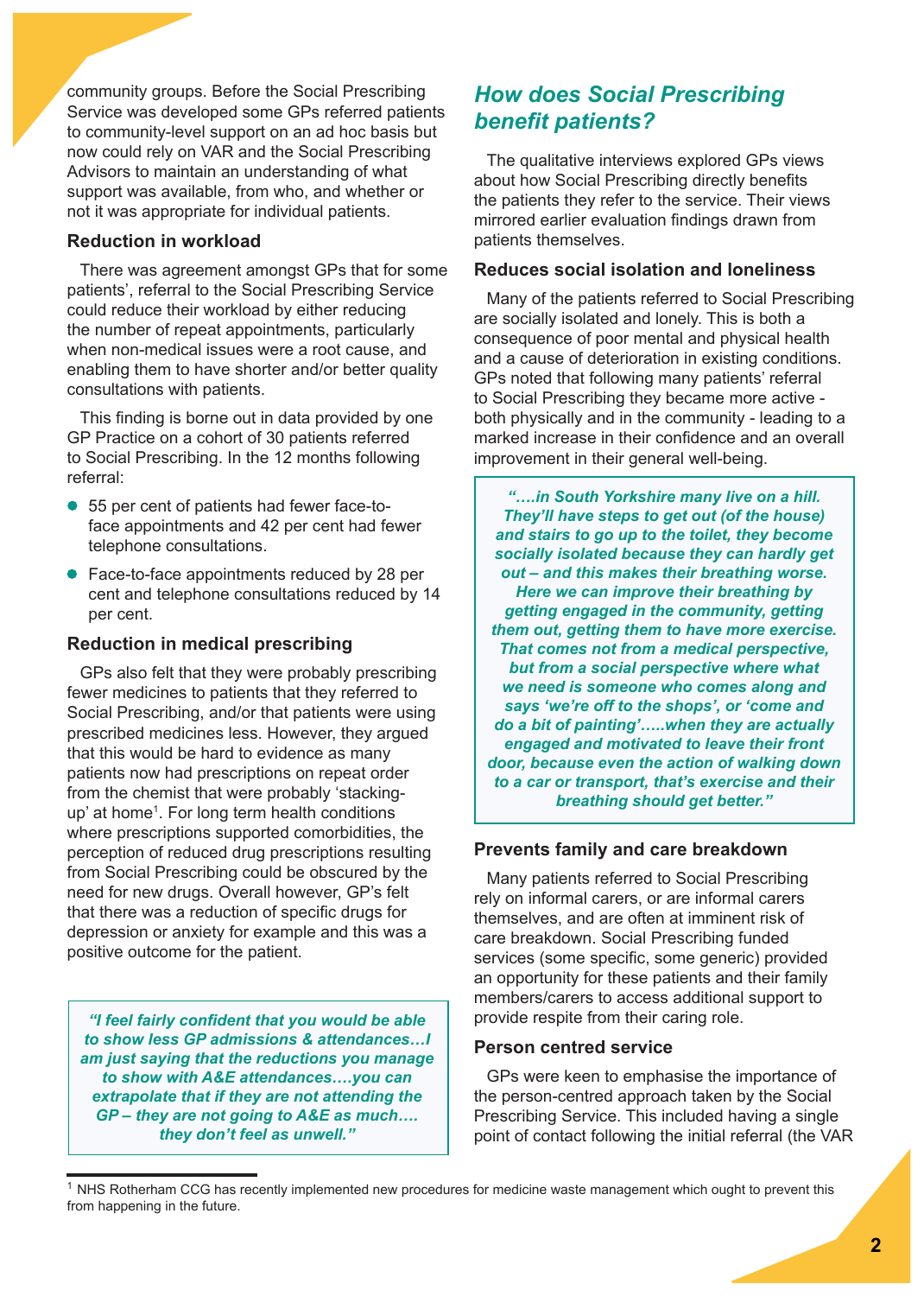Advisor), the opportunity to receive support directly in their own home and support to access services in the community, and continuity provided once they have taken-up a service.

#### **Managing symptoms**

GPs noted that, as people get older, their needs often change from medical to social. By meeting these social needs GPs felt that Social Prescribing supported patients to manage their symptoms more effectively and enabled them to remain independent and engaged in the community.

*"My perception is that you've got an alternative…you get to the point where you're throwing medication at the patient and which is probably of limited value to them. You are just trying to give them things that will help and make their life better…when actually what would make their life better is some more social interaction, or better housing."*

*"There are elements of patient care which are improved by Social Prescribing and also helps elements of our own working style which is much improved from a number of perspectives. We feel that as GPs it has helped our workload and patients have had much better outcomes, especially the ones who seem to go round the 'revolving door' – we have been able to stop quite a lot of those 'cause they weren't really medical problems and since we started using Social Prescribing we've almost put an end to that as well."*

### *What are the wider benefits of Social Prescribing?*

Throughout the interviews GPs identified a number of wider benefits of the Social Prescribing Service beyond those directly experienced by GPs and their patients.

### **Social care**

A number of GPs argued that Social Prescribing could be an alternative or accompaniment to traditional social care as it provided support for patients to live more independently in their own home and enabled them to access social activities (as specified in the Care Act).

#### **Secondary care**

GPs also argued that in some instances Social Prescribing could ease pressure on secondary care - Accident and Emergency attendances and nonelective in-patient stays - by addressing patients'

immediate health related social needs. However, GPs also identified various groups of patients for whom there were unlikely to be secondary care benefits. For example, patients with multiple and complex health conditions, terminally ill patients, Warfarin patients, cancer patients, patients with mental health problems, and patients with alcohol or drug addiction. In these examples it was acknowledged that, given the complex nature of patients' health problems, they were highly likely to act of their own accord and decide to access emergency secondary care regardless of the medical or Social Prescribing that GPs could put in place.

# *What are the challenges of Social Prescribing?*

GPs identified a number of challenges associated with Social Prescribing: these included challenges for GPs themselves and challenges for patients.

### **For GPs…**

For GPs, there was an initial challenge in getting patients to agree to engage with the Social Prescribing Service. This included ensuring that patients understood the purpose of the service and then accepted it as a viable complementary service to the medical support provided by the GPs. It was acknowledged that some patients are more confident than others to try new approaches to their care. It was argued that all primary care services (i.e. not just the GP) needed to support and encourage patients to engage with Social Prescribing so that the patient was in no doubt of its importance as an alternative source of support.

GPs also felt that is was important to understand the limitations in the type of service available through Social Prescribing and argued that more flexibility is sometimes needed to meet patient needs. They also noted that the 'menu' of services was changed on a regular basis and it could be difficult to keep up-to-date with what was on offer without regular updates from Social Prescribing Advisors.

#### **For patients…**

The challenges for the patient were primarily connected to their desire to see a familiar GP on a regular long term basis. When presented with an alternative service option many patients were initially resistant.

Similarly, GPs felt that Social Prescribing could be seen as filling a space previously occupied by families, friends and neighbours who have historically provided support for social needs and